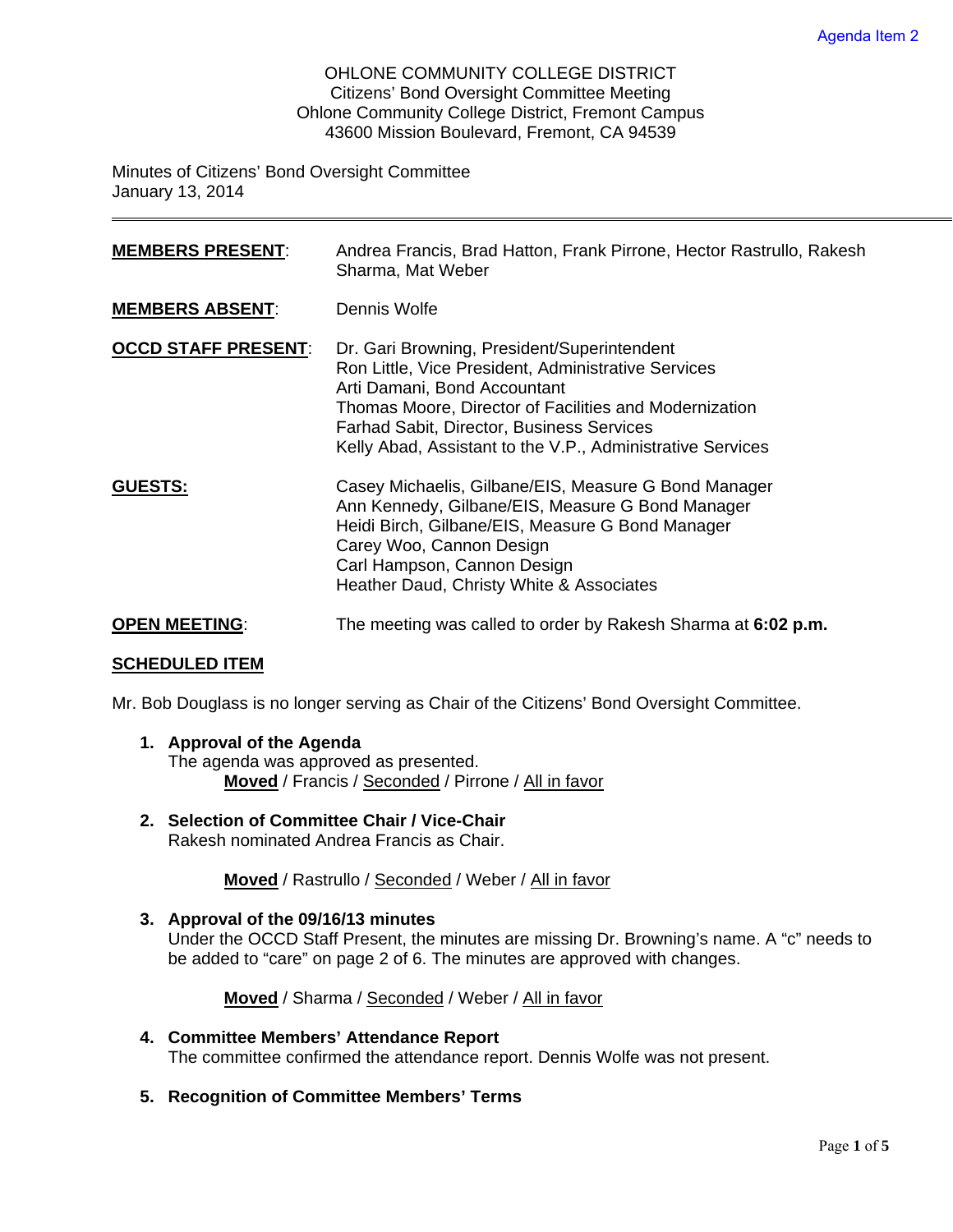Mr. Bob Douglass' time served on the CBOC was acknowledged with a plaque and resolution.

#### **6. Communications from Committee Members**

No communications from committee members.

### **7. Communications from Staff**

 $\overline{a}$ 

Ron Little introduced Heidi Birch as the new Gilbane Program Manager, who replaced Chris Wilson.

Ron also mentioned that the committee currently has 7 members and we are at the minimum. The District would like to have 9 members. There is a recruitment effort, with press releases, etc., but the District is asking for help. The committee is currently in need of a Senior Citizen Group Representative and an At Large Committee Member. Flyers were available at the meeting to pass out. Three more terms expire in April.

There is exciting news that the District has selected a Lease-Leaseback partner, Sundt Construction Company.

Dr. Gari Browning also introduced the new Foundation Director, Paul Iannaccone.

#### **8. Communications from the Public**

No communications from committee members.

#### **9. Measure G Academic Core Presentation**

Carey Woo, Cannon Design, gave an update on the Academic Core Buildings Project design. The agenda included Process Review, Building Exterior Design Update, and Landscape Design Update. He showed a milestone update for the project. Demolition begins in June 2015 and construction is completed in fall 2017, with occupancy slated for Spring 2018.

The process included meetings with user groups, workshops, and Enhanced Core Team meetings. The Enhanced Core Team includes Dr. Browning, Ron Little, Dr. Stagnaro, and Thomas Moore.

Design development is scheduled to be done in February 2014. Intend on meeting with user groups to build on schematic design and focus on more details.

Carl Hampson, Cannon Design, went over the Design update. We've entered into a phase called the Master Architect phase. We've brought the buildings as close to Main Street as possible and opened up views. We've also used the buildings to deal with the grade change (60-70 foot change in grade). A single elevator will run from the bottom to the top.

Building 1 is a Science Building, which is adjacent to the new main drop off. Building 2 is the Arts Building and is close to the Smith Center. Building 3 is the Learning Commons that consists of tutorial spaces and general classrooms.

The bar has been set high at Ohlone in regards to Sustainability. We'll be beyond LEED at this project, aiming for Net Zero.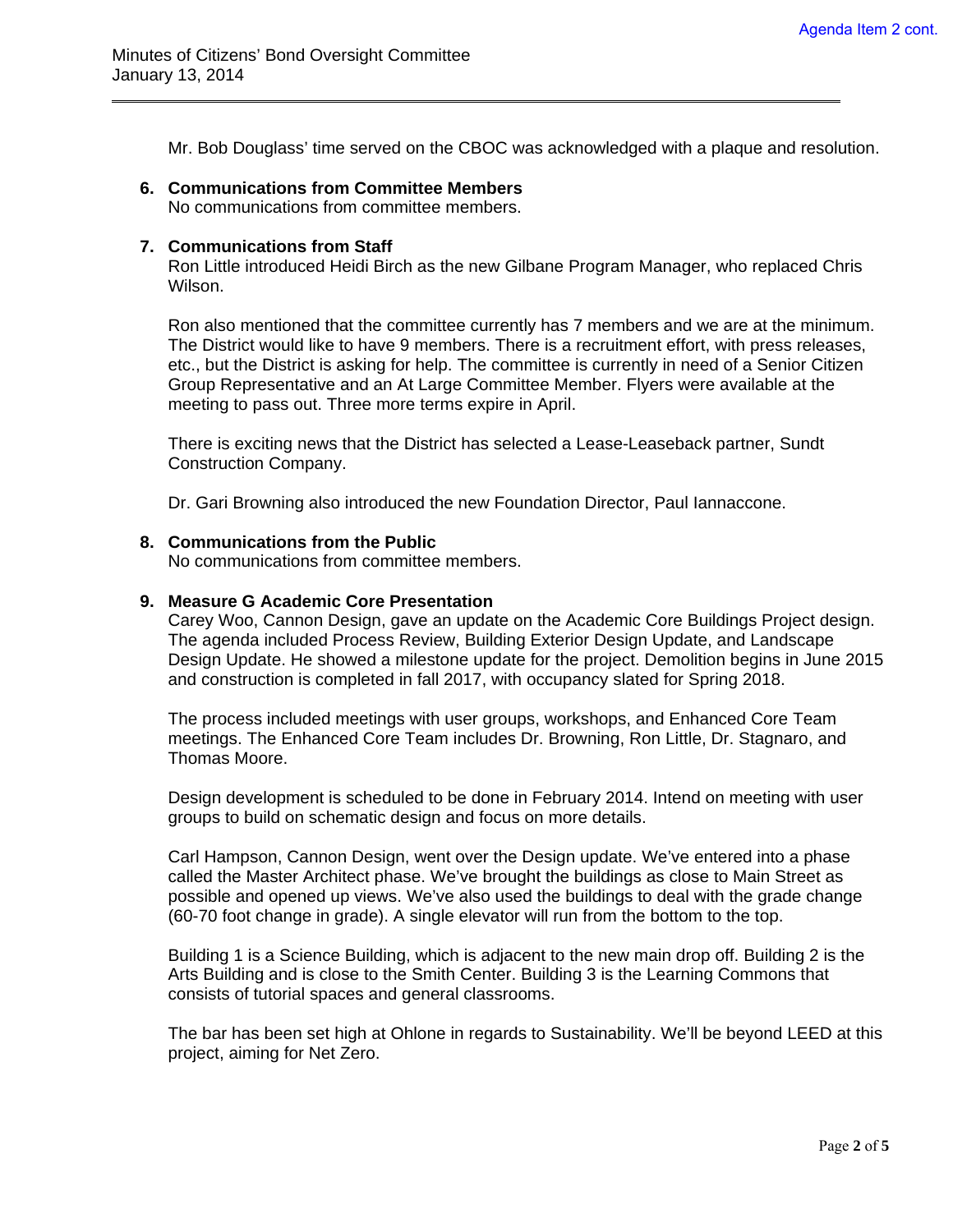$\overline{a}$ 

Views of the campus were shown. The buildings are oriented so that the views are on the diagonal instead of facing directly west to mitigate the glare. Campus arrival points and Main Street were shown. The idea with landscaping is to bring the hillside down into the project and have as much softscape as possible. There will be gathering spaces for students, ornamental grasses, oaks, and stadium seating. On Main Street, there will be bench tables and informal gathering spaces.

*Rakesh Sharma: Is landscaping maintenance being taken into account?* 

*Carl Hampson: Sustainability is one of the main drivers. Native plants and Oaks will be used. The landscape on the hillside is difficult to maintain, so ornamental grasses will be used which need little water.* 

*Rakesh: How difficult is it to create different areas to move around campus with the slope? Carl: This has been a huge challenge, but a tremendous opportunity. The terrain makes this* 

*campus unique. It is amazing that we've been able to provide student opportunities at different levels with direct access to the buildings.* 

- *Mat Weber: Are those wood renderings?*
- *Carl: Those are real projects, but used as examples just to give a flavor or how those ideas would translate into physical form.*

*Hector Rastrullo: What is the maximum population of students, faculty and staff?* 

*Carl: We are replacing existing buildings, but making them right-sized. The capacity of the campus is a replacement project. It's sort of a 1:1 replacement with growth.* 

*Carey Woo: We went through the process of figuring out growth.* 

- *Mat: The seating shown is lacking now. Is there a lot of sitting room for students to stay at the College?*
- *Carl: We have a pretty broad variety of opportunities for students to interact: stadium seating, interior informal learning areas, indoor/outdoor space, arts area with informal learning space, soft seating in learning commons, informal lawn area, variety of benches, and Main Street plazas. There are a lot more opportunities for students to stay and hang out.*

#### **10. Measure A Financial Update**

Ron Little went over the Measure A Financial Update. The budget has increased slightly, with the collection of mediation funds that we will continue to work through. We are pretty much done with mediation with the Geo Coils project. We continue to work through the Building 7 mediation process. The hope is to receive a few \$100K more. The expenditures increased by \$13K because we have added to our legal costs and our close out costs.

*Rakesh Sharma: Are we not going to get all that we need to cover the costs for repair? Ron Little: We will have to subsidize with a couple of hundred thousand dollars to pay for all repair costs.* 

#### **11. Measure G Financial Update**

Ann Kennedy went over the Measure G Financials with the committee. There was about \$30K in interest earnings in this quarter. Unallocated interest earned is a holding-line item until the Board of Trustees approves the amounts to be put into a project.

The Measure G Program Report shows that bond expenses to date equal \$32M. The fourth quarter of every fiscal year is our biggest quarter. This report is reporting on the first quarter, ending September 30<sup>th</sup>.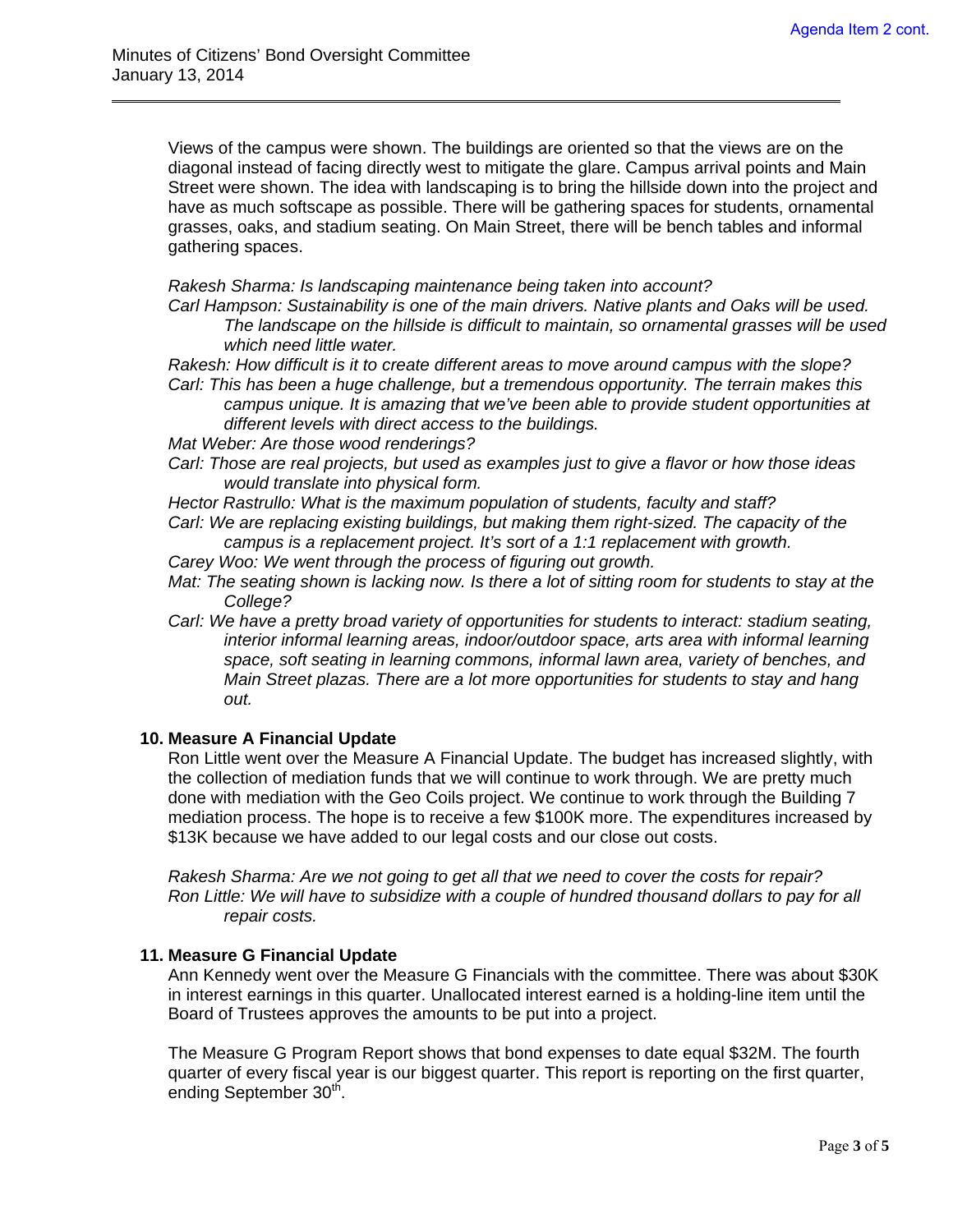$\overline{a}$ 

On the detailed report, we show each project in phase and activity. Programming has been active for the last year. Design for the athletic fields' project is busy in the planning phase this quarter. The Academic Core project did not have many expenditures. The parking project is very active with \$197K in expenditures. The parking structure has \$1.5K in expenditures.

*Rakesh Sharma: When you say \$300K, where is that shown on this report? Ann Kennedy: It is the difference from the previous report to the current report. Ron Little: We could do a quarter to quarter comparison and create a tool to do it for us. Ann Kennedy: We can do a variance column to the right of the report that shows the amount of activity that occurred just in this quarter.* 

## **12. Approval of the Annual Report 2013**

Mike Chegini went over the annual report, ending June 30, 2013, with the committee. The format is the same as last year. He showed the homepage for the report, the letter from the committee chair, the budget expenditures, audit information and featured projects. There were 8 featured projects, as opposed to 6 from last year. If you click on the featured project, it will show which Bond Measure the project falls under, the estimated completion date and budget. There is an about Measures A & G section, with ballot language listed. There is capability to send in email format.

The CBOC Annual Report was accepted. **Moved** / Rakesh / Seconded / Pirrone / All in favor

#### **13. Review of the Annual Financial Audit**

Heather Daud, Christy White & Associates, went over the District's Financial Audit and Performance Audit with the committee. She showed the committee members were listed on page 2 of the report. Because there are vacancies, if the District is actively seeking members, you are in compliance with the law. Page 3 shows the Independent Auditor's Report and page 4 shows the auditor's opinion. *"In our opinion, the financial statements referred to above present fairly, in all material respects, the respective financial position of the Measure A and G Proposition 39 Bond Building Fund of Ohlone Community College District as of June 30, 2013 and the respective changes in financial position for the year then ended in accordance with accounting principles generally accepted in the United States of America."* 

The majority of the District's fund balance is in Measure G. GASB 54 states that the fund balances are restricted for capital projects. On page 12, it shows that the District has \$54 million total with Alameda County and with Municipal Bonds.

*Rakesh Sharma: On page 7, it shows other operating expenses, classified salaries and employee benefits. Is this showing the District resources that are involved when compensations are paid from the bond? Heather Daud: Yes.* 

Page 16 shows the report on internal controls over financial reporting and on compliance. The audit report shows that there are proper internal controls. Page 18 shows the report on the District's performance and the type of tests that were performed. Page 19 shows the internal control evaluation. We asked questions about fraud. The District is in compliance with what the voters approved on how the funds should be spent. The auditors also did a facility walk through of the renewable energy project.